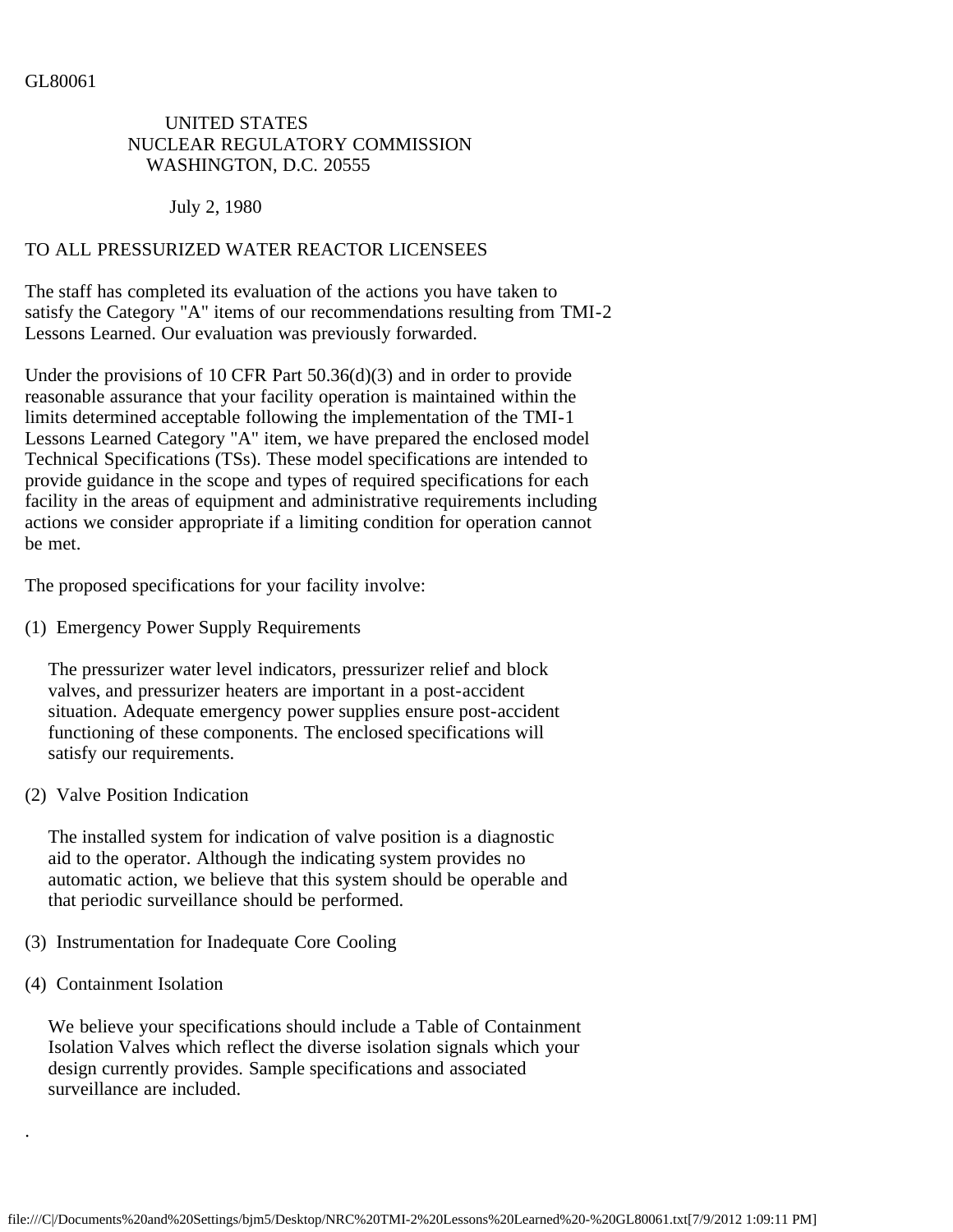-2-

(5) Auxiliary Feedwater Systems

 These specifications treat both initiation and indication of auxiliary feedwater flow.

(6) Shift Technical Advisor

 The specification related to minimum shift manning should be revised to reflect the augmentation of a Shift Technical Advisor.

Enclosure (1) uses the Standard TS format with blanks or parentheses appearing where the information is plant specific. It includes appropriate pages as background information for facilities that do not have Standard TS.

In addition to the specifications discussed above, we believe that your license should be amended by adding license conditions related to a System Integrity Measurements Program and Improved Iodine Measurements capability. Proposed wording of these conditions is enclosed as Enclosure 2.

We request that you submit a license amendment application to incorporate the applicable specifications of the enclosed guidance into your Appendix "A" TSs within 60 dAys following receipt of this letter. The staff has determined that such an amendment is in the public interest and is exempt from fee per 10 CFR 170.11, provided the application is consistent with the enclosed guidance.

If you have any questions on this matter please contact your Operating Reactors Project Manager.

Sincerely,

 Darrell G. Eisenhut, Director Division of Licensing Office of Nuclear Reactor Regulation

Enclosures:

- 1. Model TSs
- 2. Proposed Wording of **Conditions**

cc w/enclosures: service lists

.

Enclosure 2

#### MODEL LICENSE CONDITIONS FOR NUREG-0578 TMI-2 LESSONS LEARNED

### CATEGORY "A" ITEMS

Systems Integrity